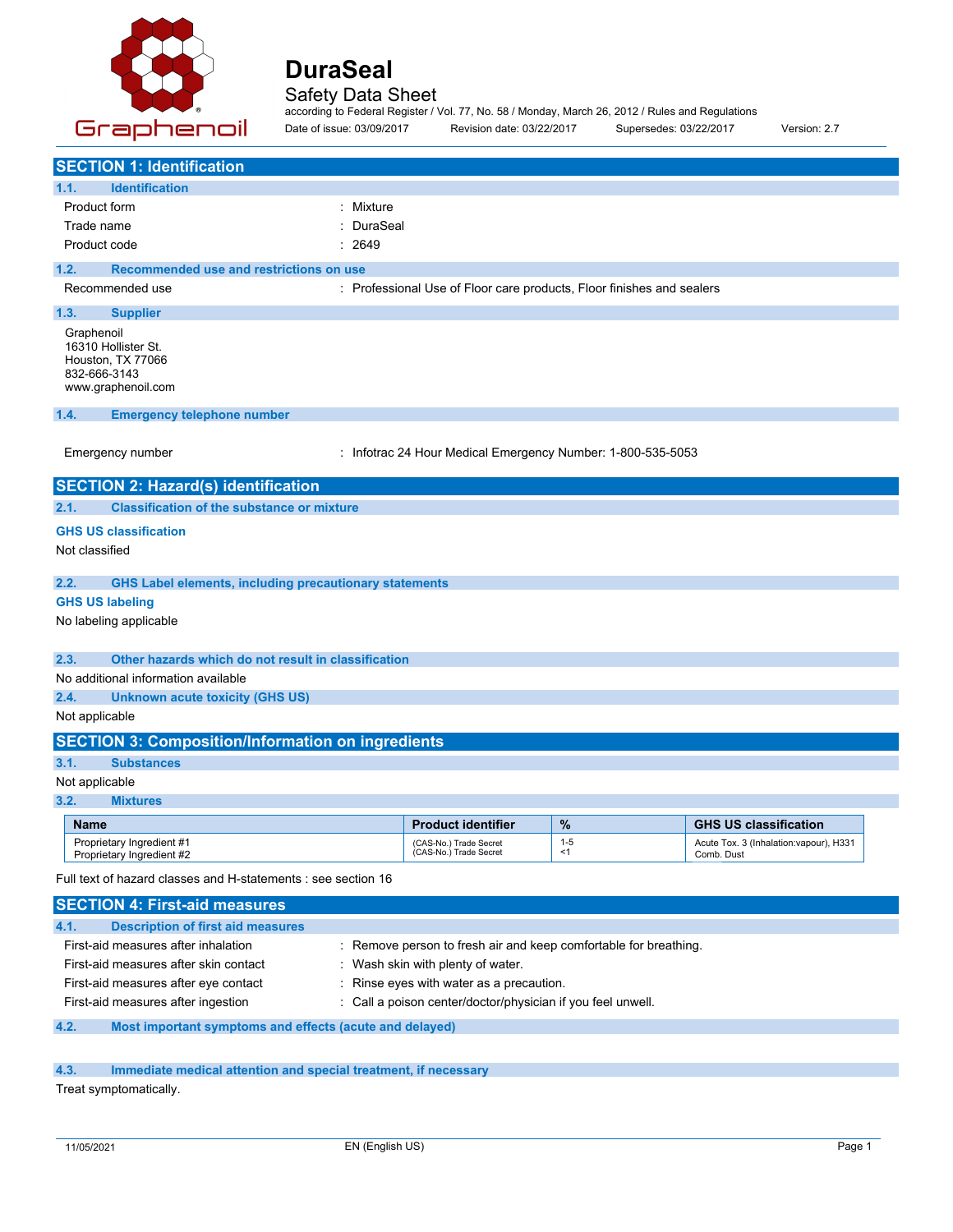## Safety Data Sheet

according to Federal Register / Vol. 77, No. 58 / Monday, March 26, 2012 / Rules and Regulations

| <b>SECTION 5: Fire-fighting measures</b>                                                   |                                                                                                                                                              |     |
|--------------------------------------------------------------------------------------------|--------------------------------------------------------------------------------------------------------------------------------------------------------------|-----|
| Suitable (and unsuitable) extinguishing media<br>5.1.                                      |                                                                                                                                                              |     |
| Suitable extinguishing media                                                               | : Water spray. Dry powder. Foam. Carbon dioxide.                                                                                                             |     |
| 5.2.<br>Specific hazards arising from the chemical                                         |                                                                                                                                                              |     |
| Hazardous decomposition products in case of<br>fire                                        | : Toxic fumes may be released.                                                                                                                               |     |
| 5.3.<br>Special protective equipment and precautions for fire-fighters                     |                                                                                                                                                              |     |
| Protection during firefighting                                                             | : Do not attempt to take action without suitable protective equipment. Self-contained breathing<br>apparatus. Complete protective clothing.                  |     |
| <b>SECTION 6: Accidental release measures</b>                                              |                                                                                                                                                              |     |
| Personal precautions, protective equipment and emergency procedures<br>6.1.                |                                                                                                                                                              |     |
| 6.1.1.<br>For non-emergency personnel<br>Emergency procedures                              | : Ventilate spillage area.                                                                                                                                   |     |
| 6.1.2.<br>For emergency responders                                                         |                                                                                                                                                              |     |
| Protective equipment                                                                       | Do not attempt to take action without suitable protective equipment. For further information<br>refer to section 8: "Exposure controls/personal protection". |     |
| 6.2.<br><b>Environmental precautions</b>                                                   |                                                                                                                                                              |     |
| Avoid release to the environment.                                                          |                                                                                                                                                              |     |
| 6.3.<br>Methods and material for containment and cleaning up                               |                                                                                                                                                              |     |
| Methods for cleaning up<br>Other information                                               | : Take up liquid spill into absorbent material.                                                                                                              |     |
|                                                                                            | Dispose of materials or solid residues at an authorized site.                                                                                                |     |
| <b>Reference to other sections</b><br>6.4.<br>For further information refer to section 13. |                                                                                                                                                              |     |
|                                                                                            |                                                                                                                                                              |     |
| <b>SECTION 7: Handling and storage</b>                                                     |                                                                                                                                                              |     |
| <b>Precautions for safe handling</b><br>7.1.<br>Precautions for safe handling              | Ensure good ventilation of the work station. Wear personal protective equipment.                                                                             |     |
| Hygiene measures                                                                           | Do not eat, drink or smoke when using this product. Always wash hands after handling the<br>product.                                                         |     |
| 7.2.<br>Conditions for safe storage, including any incompatibilities                       |                                                                                                                                                              |     |
| Storage conditions                                                                         | : Store in a well-ventilated place. Keep cool.                                                                                                               |     |
| <b>SECTION 8: Exposure controls/personal protection</b>                                    |                                                                                                                                                              |     |
| 8.1.<br><b>Control parameters</b>                                                          |                                                                                                                                                              |     |
| <b>DuraSeal</b>                                                                            |                                                                                                                                                              |     |
| No additional information available                                                        |                                                                                                                                                              |     |
| <b>Proprietary Ingredient #1</b><br>No additional information available                    |                                                                                                                                                              |     |
| 8.2.<br><b>Appropriate engineering controls</b>                                            |                                                                                                                                                              |     |
| Appropriate engineering controls                                                           | : Ensure good ventilation of the work station.                                                                                                               |     |
| Environmental exposure controls                                                            | : Avoid release to the environment.                                                                                                                          |     |
| 8.3.<br>Individual protection measures/Personal protective equipment                       |                                                                                                                                                              |     |
| Hand protection:                                                                           |                                                                                                                                                              |     |
| Protective gloves                                                                          |                                                                                                                                                              |     |
| Eye protection:                                                                            |                                                                                                                                                              |     |
| Safety glasses                                                                             |                                                                                                                                                              |     |
| Skin and body protection:                                                                  |                                                                                                                                                              |     |
| 11/05/2021                                                                                 | EN (English US)                                                                                                                                              | 2/6 |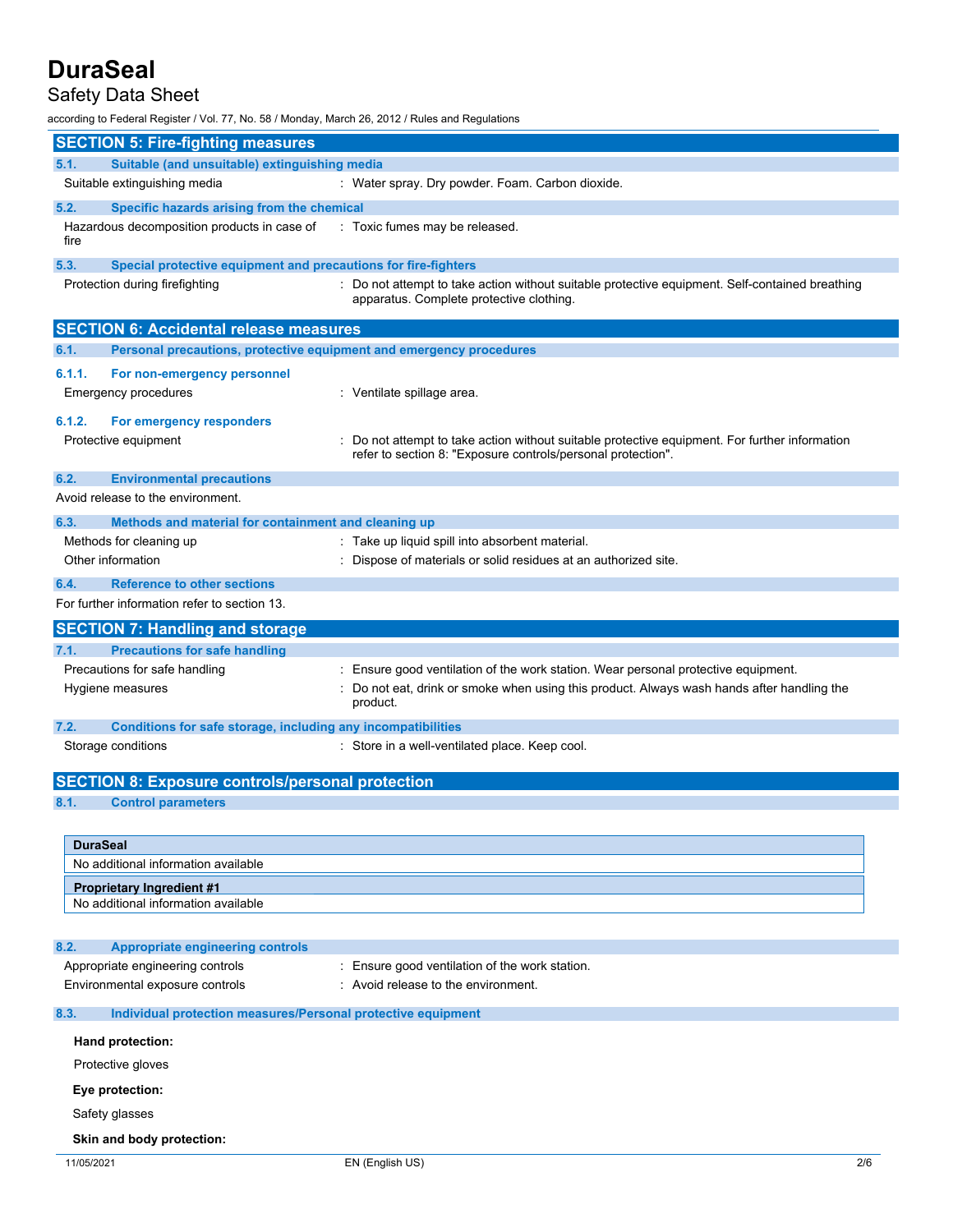## Safety Data Sheet

according to Federal Register / Vol. 77, No. 58 / Monday, March 26, 2012 / Rules and Regulations

Wear suitable protective clothing

### **Respiratory protection:**

In case of insufficient ventilation, wear suitable respiratory equipment

**Personal protective equipment symbol(s):**



| <b>SECTION 9: Physical and chemical properties</b>            |                           |  |
|---------------------------------------------------------------|---------------------------|--|
| 9.1.<br>Information on basic physical and chemical properties |                           |  |
| Physical state                                                | : Liquid                  |  |
| Appearance                                                    | : Liquid.                 |  |
| Color                                                         | : white                   |  |
| Odor                                                          | characteristic            |  |
| Odor threshold                                                | : No data available       |  |
| pH                                                            | : 7.5                     |  |
| pH solution                                                   | $: 7.5 - 8.5$             |  |
| Melting point                                                 | : Not applicable          |  |
| Freezing point                                                | No data available         |  |
| Boiling point                                                 | : No data available       |  |
| Flash point                                                   | : No data available       |  |
| Relative evaporation rate (butyl acetate=1)                   | No data available         |  |
| Flammability (solid, gas)                                     | : Not applicable.         |  |
| Vapor pressure                                                | : No data available       |  |
| Relative vapor density at 20 °C                               | No data available         |  |
| Relative density                                              | : No data available       |  |
| Specific gravity / density                                    | : $1.03$ g/m <sup>3</sup> |  |
| Solubility                                                    | : No data available       |  |
| Partition coefficient n-octanol/water (Log Pow)               | : No data available       |  |
| Auto-ignition temperature                                     | : No data available       |  |
| Decomposition temperature                                     | : No data available       |  |
| Viscosity, kinematic                                          | : No data available       |  |
| Viscosity, dynamic                                            | No data available         |  |
| <b>Explosion limits</b>                                       | No data available         |  |
| Explosive properties                                          | : No data available       |  |
| Oxidizing properties                                          | : No data available       |  |

### **9.2. Other information**

No additional information available

**10.1. Reactivity**

The product is non-reactive under normal conditions of use, storage and transport.

### **10.2. Chemical stability**

Stable under normal conditions.

| 10.3.<br><b>Possibility of hazardous reactions</b> |
|----------------------------------------------------|
|----------------------------------------------------|

No dangerous reactions known under normal conditions of use.

### **10.4. Conditions to avoid**

None under recommended storage and handling conditions (see section 7).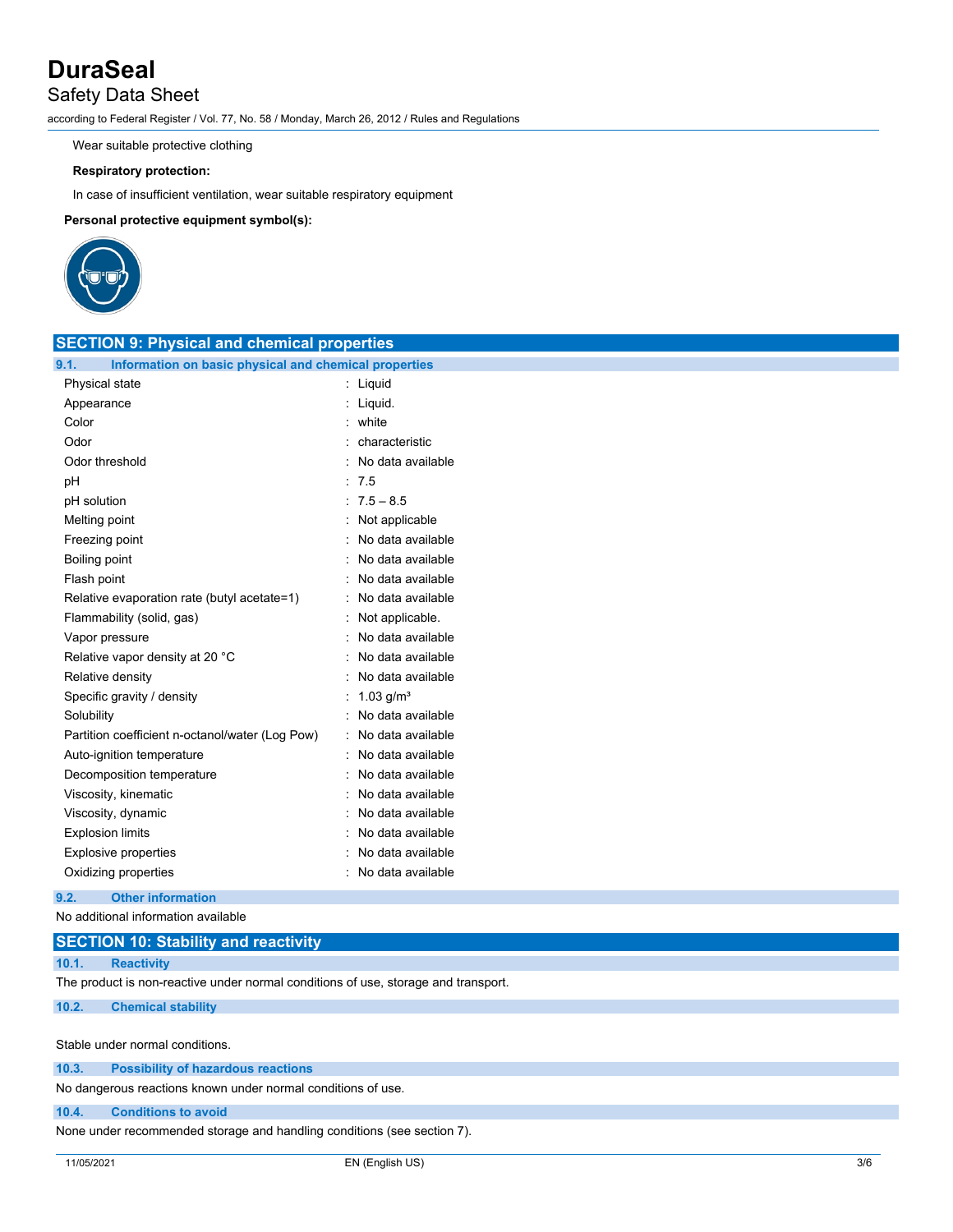## Safety Data Sheet

according to Federal Register / Vol. 77, No. 58 / Monday, March 26, 2012 / Rules and Regulations

## **10.5. Incompatible materials**

#### No additional information available

#### **10.6. Hazardous decomposition products**

Under normal conditions of storage and use, hazardous decomposition products should not be produced.

| <b>SECTION 11: Toxicological information</b>          |                                                                                                                          |
|-------------------------------------------------------|--------------------------------------------------------------------------------------------------------------------------|
| 11.1.<br>Information on toxicological effects         |                                                                                                                          |
| Acute toxicity (oral)<br>Acute toxicity (dermal)      | : Not classified<br>Not classified                                                                                       |
| Acute toxicity (inhalation)                           | Not classified                                                                                                           |
| <b>Proprietary Ingredient #1</b>                      |                                                                                                                          |
| LD50 dermal rabbit                                    | 9143 mg/kg body weight (Equivalent or similar to OECD 402, 24 h, Rabbit, Male, Experimental<br>value, Dermal, 14 day(s)) |
| Skin corrosion/irritation                             | Not classified<br>pH: 7.5                                                                                                |
| Serious eye damage/irritation                         | Not classified<br>pH: 7.5                                                                                                |
| Respiratory or skin sensitization                     | Not classified                                                                                                           |
| Germ cell mutagenicity                                | Not classified                                                                                                           |
| Carcinogenicity                                       | Not classified                                                                                                           |
| Reproductive toxicity                                 | Not classified                                                                                                           |
| Specific target organ toxicity – single exposure      | Not classified                                                                                                           |
| Specific target organ toxicity – repeated<br>exposure | : Not classified                                                                                                         |
| Aspiration hazard                                     | Not classified                                                                                                           |
| Viscosity, kinematic                                  | No data available                                                                                                        |

| <b>SECTION 12: Ecological information</b> |                                                                                                                                                                 |
|-------------------------------------------|-----------------------------------------------------------------------------------------------------------------------------------------------------------------|
| 12.1.<br><b>Toxicity</b>                  |                                                                                                                                                                 |
| Ecology - general                         | : The product is not considered harmful to aquatic organisms or to cause long-term adverse<br>effects in the environment.                                       |
| <b>Proprietary Ingredient #1</b>          |                                                                                                                                                                 |
| $LC50$ fish 1                             | 6010 mg/l (Equivalent or similar to OECD 203, 96 h, Ictalurus punctatus, Flow-through system,<br>Fresh water, Experimental value, Lethal)                       |
| ErC50 (algae)                             | 14861 mg/l (Equivalent or similar to OECD 201, 72 h, Pseudokirchneriella subcapitata, Static<br>system, Fresh water, Experimental value, Nominal concentration) |

### **12.2. Persistence and degradability**

| <b>Proprietary Ingredient #1</b> |                                 |
|----------------------------------|---------------------------------|
| Persistence and degradability    | Readily biodegradable in water. |
| Biochemical oxygen demand (BOD)  | 0.2 g $O_2$ /g substance        |
| Chemical oxygen demand (COD)     | 1.85 g $O_2$ /g substance       |
| ThOD                             | 1.9078849 g $O2/g$ substance    |
| BOD (% of ThOD)                  | 0.11 (Calculated value)         |

#### **12.3. Bioaccumulative potential**

| <b>Proprietary Ingredient #1</b>                |                                  |
|-------------------------------------------------|----------------------------------|
| Partition coefficient n-octanol/water (Log Pow) | $\sim$ -0.54 (Literature, 20 °C) |
| Bioaccumulative potential                       | Not bioaccumulative.             |

#### **12.4. Mobility in soil**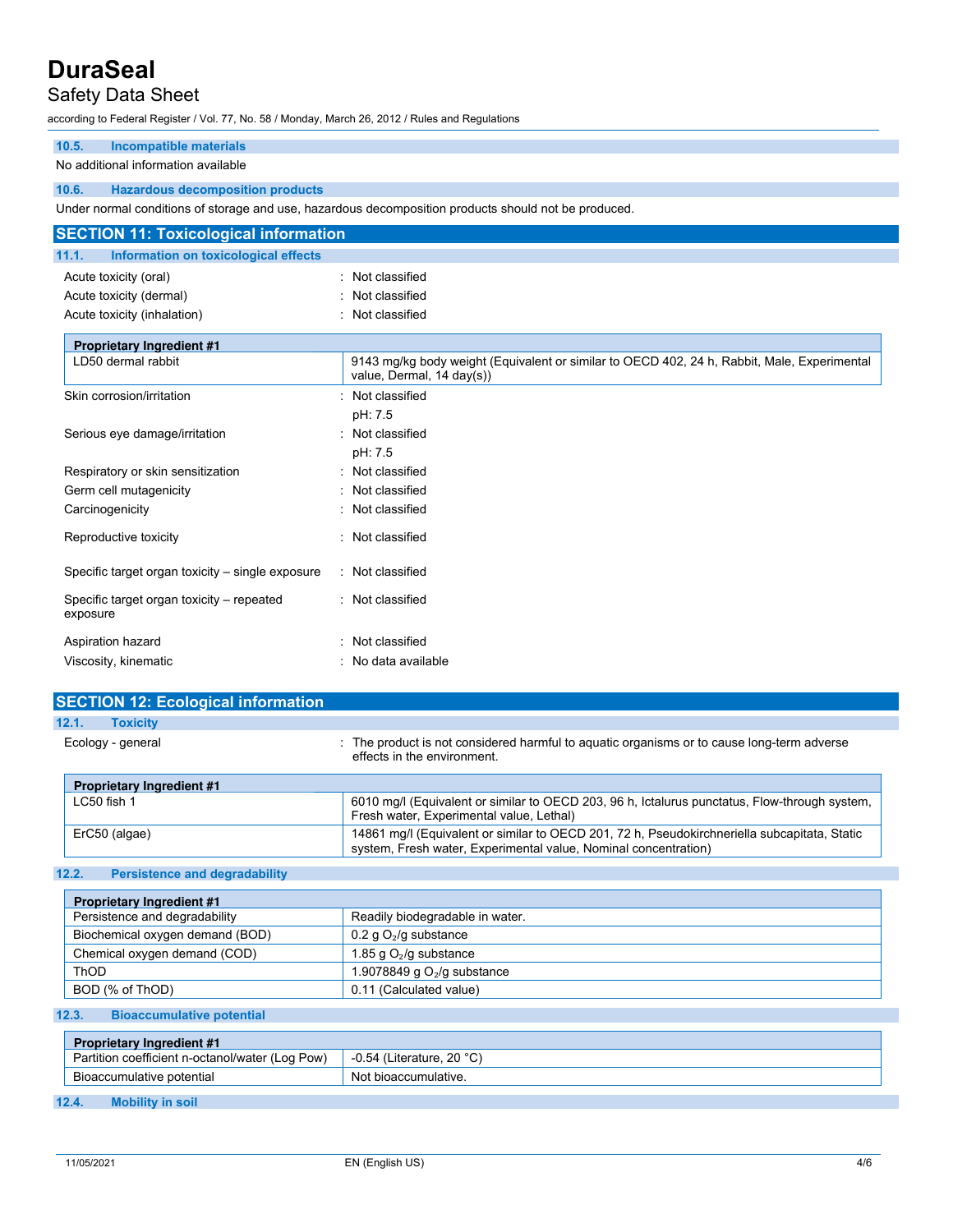## Safety Data Sheet

according to Federal Register / Vol. 77, No. 58 / Monday, March 26, 2012 / Rules and Regulations

| <b>Proprietary Ingredient #1</b> |                        |
|----------------------------------|------------------------|
| rface tension.                   | . ∨^° 25) mN/m /25 _   |
| Ecology<br>soil                  | Highly mobile in soil. |

### **12.5. Other adverse effects**

No additional information available

| <b>SECTION 13: Disposal considerations</b>                                                                                         |                                                                                               |
|------------------------------------------------------------------------------------------------------------------------------------|-----------------------------------------------------------------------------------------------|
| 13.1.<br><b>Disposal methods</b>                                                                                                   |                                                                                               |
| Waste treatment methods                                                                                                            | : Dispose of contents/container in accordance with licensed collector's sorting instructions. |
| <b>SECTION 14: Transport information</b>                                                                                           |                                                                                               |
| <b>Department of Transportation (DOT)</b><br>In accordance with DOT                                                                |                                                                                               |
| Not applicable                                                                                                                     |                                                                                               |
| <b>Transportation of Dangerous Goods</b>                                                                                           |                                                                                               |
| Not applicable                                                                                                                     |                                                                                               |
| <b>Transport by sea</b>                                                                                                            |                                                                                               |
| Not applicable                                                                                                                     |                                                                                               |
| <b>Air transport</b>                                                                                                               |                                                                                               |
| Not applicable                                                                                                                     |                                                                                               |
| <b>SECTION 15: Regulatory information</b>                                                                                          |                                                                                               |
| 15.1. US Federal regulations                                                                                                       |                                                                                               |
| <b>Proprietary Ingredient #1</b>                                                                                                   |                                                                                               |
| Listed on the United States TSCA (Toxic Substances Control Act) inventory                                                          |                                                                                               |
| 15.2. International regulations                                                                                                    |                                                                                               |
| <b>CANADA</b>                                                                                                                      |                                                                                               |
| <b>Proprietary Ingredient #1</b><br>Listed on the Canadian DSL (Domestic Substances List)                                          |                                                                                               |
| <b>EU-Regulations</b><br>No additional information available<br><b>National regulations</b><br>No additional information available |                                                                                               |
| 15.3. US State regulations                                                                                                         |                                                                                               |
| No additional information available                                                                                                |                                                                                               |
| <b>SECTION 16: Other information</b>                                                                                               |                                                                                               |
| according to Federal Register / Vol. 77, No. 58 / Monday, March 26, 2012 / Rules and Regulations                                   |                                                                                               |
| Revision date                                                                                                                      | : 03/22/2017                                                                                  |
| <b>Hazard Rating</b>                                                                                                               |                                                                                               |

| Health       | : 1 Slight Hazard - Irritation or minor reversible injury possible                                                                                                                     |
|--------------|----------------------------------------------------------------------------------------------------------------------------------------------------------------------------------------|
| Flammability | : 0 Minimal Hazard - Materials that will not burn                                                                                                                                      |
| Physical     | : 0 Minimal Hazard - Materials that are normally stable, even under fire conditions, and will NOT<br>react with water, polymerize, decompose, condense, or self-react. Non-Explosives. |

SDS US (GHS HazCom 2012)